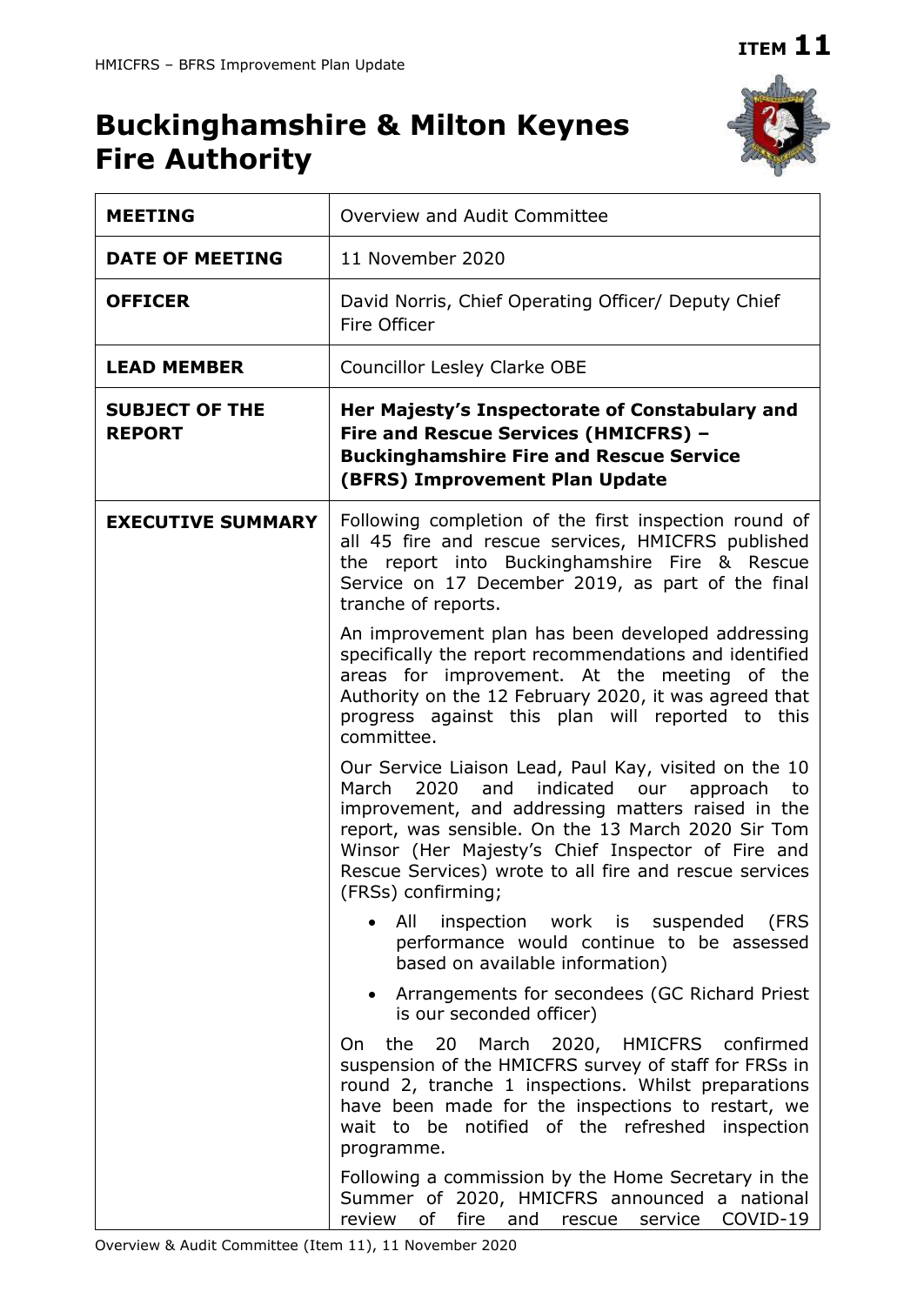|                                         | preparations. The three Thames Valley fire and rescue<br>services are being inspected at a similar time, with<br>service<br>receiving the<br>inspection<br>this<br>team<br>commencing Monday 2 November 2020.                                                                                                                                                                                                                                                                                                               |
|-----------------------------------------|-----------------------------------------------------------------------------------------------------------------------------------------------------------------------------------------------------------------------------------------------------------------------------------------------------------------------------------------------------------------------------------------------------------------------------------------------------------------------------------------------------------------------------|
|                                         | We remain in regular contact with our Service Liaison<br>Lead Paul Kay.                                                                                                                                                                                                                                                                                                                                                                                                                                                     |
|                                         | Through the efforts of all our staff we continue make<br>satisfactory progress against the items<br>in the<br>improvement plan, notwithstanding the<br>current<br>inspection uncertainty.                                                                                                                                                                                                                                                                                                                                   |
|                                         | CFO Thelwell is a member of the HMICFRS External<br>Reference Group (ERG). Formed of representatives<br>from Home Office, Local Government Association,<br>Police Fire and Crime Commissioners, National Fire<br>Chiefs Council and HMICFRS Portfolio team, the ERG<br>is a mechanism through which HMICFRS test the<br>effectiveness and impact of the inspection regime.                                                                                                                                                  |
| <b>ACTION</b>                           | Noting.                                                                                                                                                                                                                                                                                                                                                                                                                                                                                                                     |
| <b>RECOMMENDATIONS</b>                  | That Members note current position regarding<br>HMICFRS inspection programme, and the BFRS<br>inspection improvement plan.                                                                                                                                                                                                                                                                                                                                                                                                  |
| <b>RISK MANAGEMENT</b>                  | There remain reputational corporate risks to the<br>organisation should we have been judged<br>as<br>inadequate. The Service had already taken steps to<br>mitigate this through having extensive internal and<br>external audits of a number of areas of the Service.<br>Notably, our operations have been subject to external<br>independent assurance. Our Health, Safety and<br>Wellbeing function has been independently audited by<br>the Royal Society for the Prevention of Accidents and<br>received a Gold Award. |
| <b>FINANCIAL</b><br><b>IMPLICATIONS</b> | FRSs are not funded for the burden of preparation for,<br>resource implications of, HMICFRS inspections, nor is<br>the Service charged. This round of inspections was<br>funded directly by the Home Office. The Police are top<br>sliced from their government grants to fund the<br>HMICFRS inspections of Police Forces. There has been<br>no indication yet that this might be a future funding<br>model for the inspection of FRSs.                                                                                    |
| <b>LEGAL</b><br><b>IMPLICATIONS</b>     | <b>The</b><br>current Fire and Rescue Service National<br>Framework issued under section 21 of the Fire and<br>Rescue Services Act 2004, to which the Authority<br>must have regard when carrying out its functions,<br>states as follows at paragraph 7.5:                                                                                                                                                                                                                                                                 |
|                                         | 'Fire and rescue authorities must give due regard to<br>reports and recommendations made by HMICFRS and<br>- if recommendations are made - prepare, update<br>and regularly publish an action plan detailing                                                                                                                                                                                                                                                                                                                |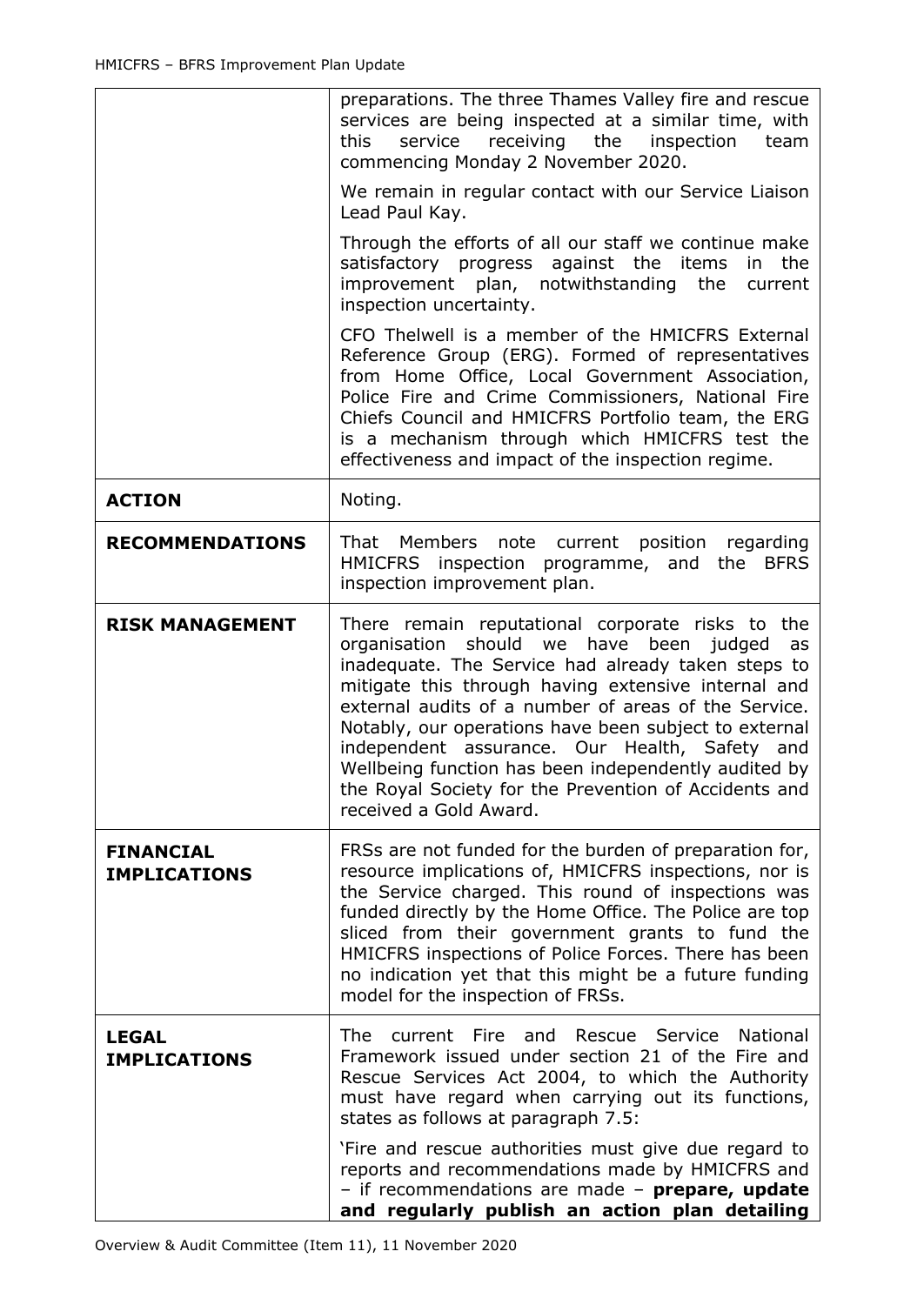|                                                                                      | how the recommendations are being actioned. If<br>the fire and rescue authority does not propose to<br>result<br>undertake<br>any action as<br>0f<br>a<br>a<br>recommendation, reasons for<br>this<br>should<br>be<br>given.'[emphasis added]<br>It continues: 'When forming an action plan, the fire<br>and rescue authority could seek advice and support<br>from other organisations, for example, the National<br>Fire Chiefs Council and the Local Government<br>Association'.                                                                                                                                                                                                                                                                                                                                                                                                                                                                                                                                                                                                                                                                  |
|--------------------------------------------------------------------------------------|------------------------------------------------------------------------------------------------------------------------------------------------------------------------------------------------------------------------------------------------------------------------------------------------------------------------------------------------------------------------------------------------------------------------------------------------------------------------------------------------------------------------------------------------------------------------------------------------------------------------------------------------------------------------------------------------------------------------------------------------------------------------------------------------------------------------------------------------------------------------------------------------------------------------------------------------------------------------------------------------------------------------------------------------------------------------------------------------------------------------------------------------------|
| <b>CONSISTENCY WITH</b><br>THE PRINCIPLES OF<br><b>DUTY TO</b><br><b>COLLABORATE</b> | Officers have developed our approach to inspection<br>with our Thames Valley FRS partners, and with 'peer'<br>support from Thames Valley and Gloucestershire<br>Police Forces.                                                                                                                                                                                                                                                                                                                                                                                                                                                                                                                                                                                                                                                                                                                                                                                                                                                                                                                                                                       |
| <b>HEALTH AND SAFETY</b>                                                             | There are no Health, Safety or Wellbeing implications<br>from this report.                                                                                                                                                                                                                                                                                                                                                                                                                                                                                                                                                                                                                                                                                                                                                                                                                                                                                                                                                                                                                                                                           |
| <b>EQUALITY AND</b><br><b>DIVERSITY</b>                                              | There are no Equality and Diversity implications as<br>part of the report.                                                                                                                                                                                                                                                                                                                                                                                                                                                                                                                                                                                                                                                                                                                                                                                                                                                                                                                                                                                                                                                                           |
| <b>USE OF RESOURCES</b>                                                              | Following this Service's inspection, an improvement<br>plan was presented to the Fire Authority and<br>approved on 12 February 2020.<br>We maintain a robust and enduring relationship with<br>HMICFRS. Our ongoing approach<br>to<br><b>HMICFRS</b><br>inspections is now being led by the<br>Head<br>0f<br>Prevention, Response and Resilience,<br>the<br>as<br>designated Service Liaison Officer.<br>Communication with stakeholders<br>Engagement and briefings have regularly been carried<br>out, and points of communication with Members and<br>staff have been scheduled.<br>The system of internal control<br>Specific areas for service improvement have been<br>identified through a number of workshops. These are<br>being captured in relevant departmental plans and in<br>the Operational Assurance Plan.<br>These<br>will<br>be<br>reported on in the usual way and ultimately to the<br>Overview and Audit Committee.<br>The medium-term financial strategy<br>No direct implications for the strategy are identified at<br>this time. There may be future implications depending<br>on the long-term funding model for HMICFRS. |
|                                                                                      | The balance between spending and resources<br>No new capability requirements have been identified<br>as being required to prepare for, and support an<br>inspection. The Corporate Planning Manager oversees<br>preparation of evidence with support from<br>the                                                                                                                                                                                                                                                                                                                                                                                                                                                                                                                                                                                                                                                                                                                                                                                                                                                                                     |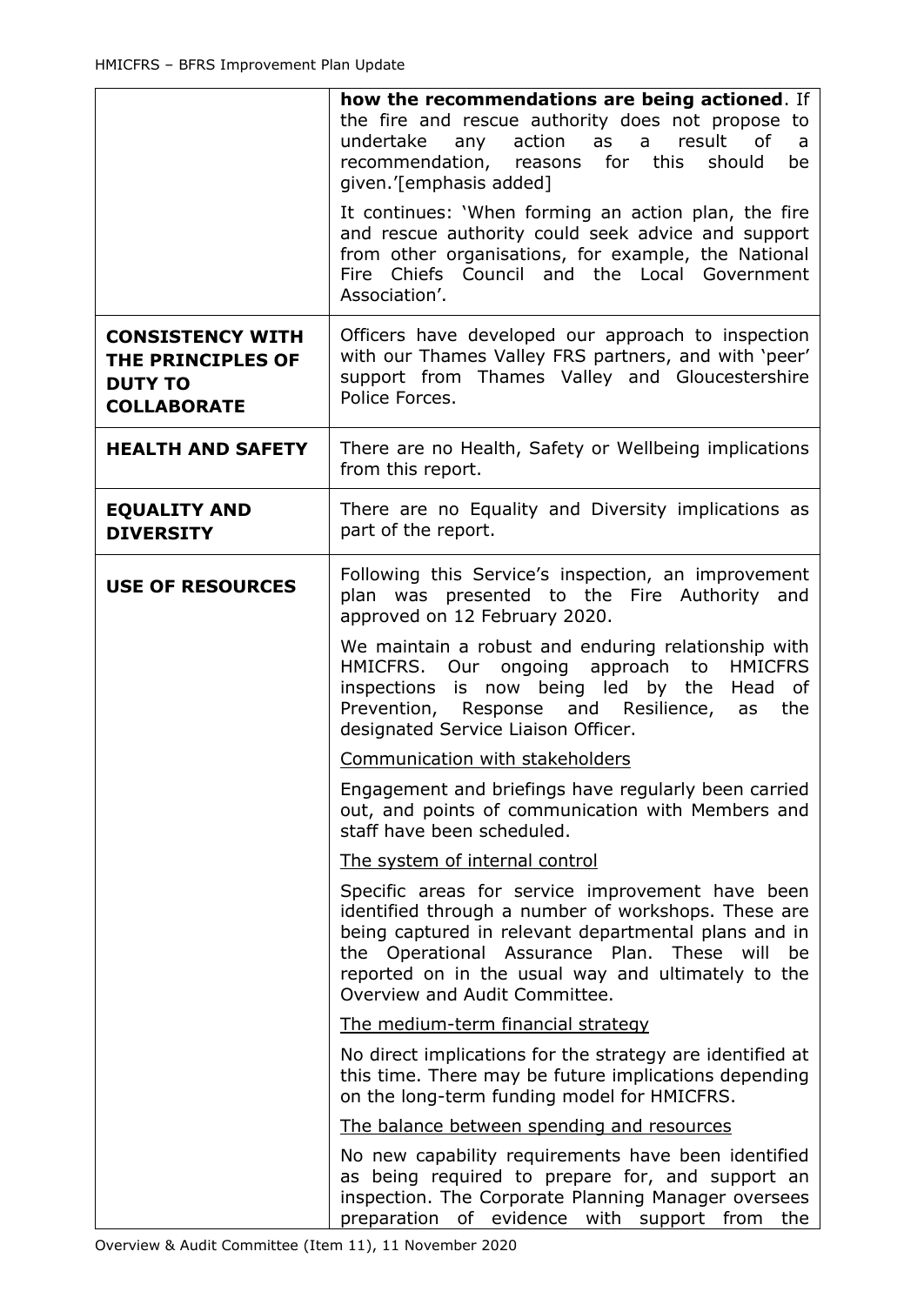|                                                            | Service's Resilience and Business Continuity Manager.<br>The Viper system has been designed to capture<br>evidence on an ongoing basis. This allows managers<br>to provide evidence as part of their usual reporting<br>process. Performance Management Board provides<br>further scrutiny of progress towards the delivery of<br>the corporate plan.                                                                                                                                                                                                                                                                        |
|------------------------------------------------------------|------------------------------------------------------------------------------------------------------------------------------------------------------------------------------------------------------------------------------------------------------------------------------------------------------------------------------------------------------------------------------------------------------------------------------------------------------------------------------------------------------------------------------------------------------------------------------------------------------------------------------|
|                                                            | The ethos of the Service will be to continue to deliver<br>the Service's vision and strategic aims and gather the<br>relevant evidence for the HMICFRS on a business as<br>usual basis, rather than as an extra burden. While we<br>develop an understanding of the inspection process<br>and monitor the experience and effect on other<br>Services we will revisit the resourcing needs. We have<br>identified that preparations for aspects of the new<br>Public Safety Plan (PSP) due in 2020 need to be<br>closely aligned with preparations for the HMICFRS.<br>This is reflected in the Public Safety Plan 2020-2025. |
| <b>PROVENANCE</b>                                          | <b>Background</b>                                                                                                                                                                                                                                                                                                                                                                                                                                                                                                                                                                                                            |
| <b>SECTION &amp;</b><br><b>BACKGROUND</b><br><b>PAPERS</b> | Background Chapter four of the Policing and Crime<br>Act 2017 established the legal framework for the<br>inspection of English Fire and Rescue Services. Wales<br>and Scotland have their own mechanisms for assuring<br>Services. The Home Office subsequently awarded a<br>to Her<br>Majesty's Inspectorate<br>contract<br>of<br>Constabulary and consequently they changed their<br>name to Her Majesty's Inspectorate of Constabulary<br>and Fire and Rescue Services.                                                                                                                                                   |
|                                                            | Our preparation plans together with our response to<br>HMICFRS' consultation on the inspection methodology<br>was presented to, and considered at, the 14 February<br>2018 Fire Authority meeting (see pages $131 - 162$ ):                                                                                                                                                                                                                                                                                                                                                                                                  |
|                                                            | https://bucksfire.gov.uk/documents/2020/03/140218<br>fire authority agenda.pdf/                                                                                                                                                                                                                                                                                                                                                                                                                                                                                                                                              |
|                                                            | 14 November 2018 O & A preparation update (see<br>pages 185-192):                                                                                                                                                                                                                                                                                                                                                                                                                                                                                                                                                            |
|                                                            | https://bucksfire.gov.uk/documents/2020/03/overvie<br>w and audit committee agenda and reports 14111<br>8-min.pdf/                                                                                                                                                                                                                                                                                                                                                                                                                                                                                                           |
|                                                            | 13 February 2019 - Fire Authority preparation update<br>(see pages 155-244):                                                                                                                                                                                                                                                                                                                                                                                                                                                                                                                                                 |
|                                                            | https://bucksfire.gov.uk/documents/2020/03/130219<br>fire authority agenda.pdf/                                                                                                                                                                                                                                                                                                                                                                                                                                                                                                                                              |
|                                                            | 23 January 2020 - Her Majesty's Inspectorate of<br>Constabulary and Fire<br>and Rescue<br><b>Services</b><br>(HMICFRS) - Buckinghamshire Fire and Rescue<br>Service (BFRS) Inspection Findings Report:<br>https://bucksfire.gov.uk/documents/2020/03/230120<br>item 7 hmicfrs cover report 23012020 appendix                                                                                                                                                                                                                                                                                                                 |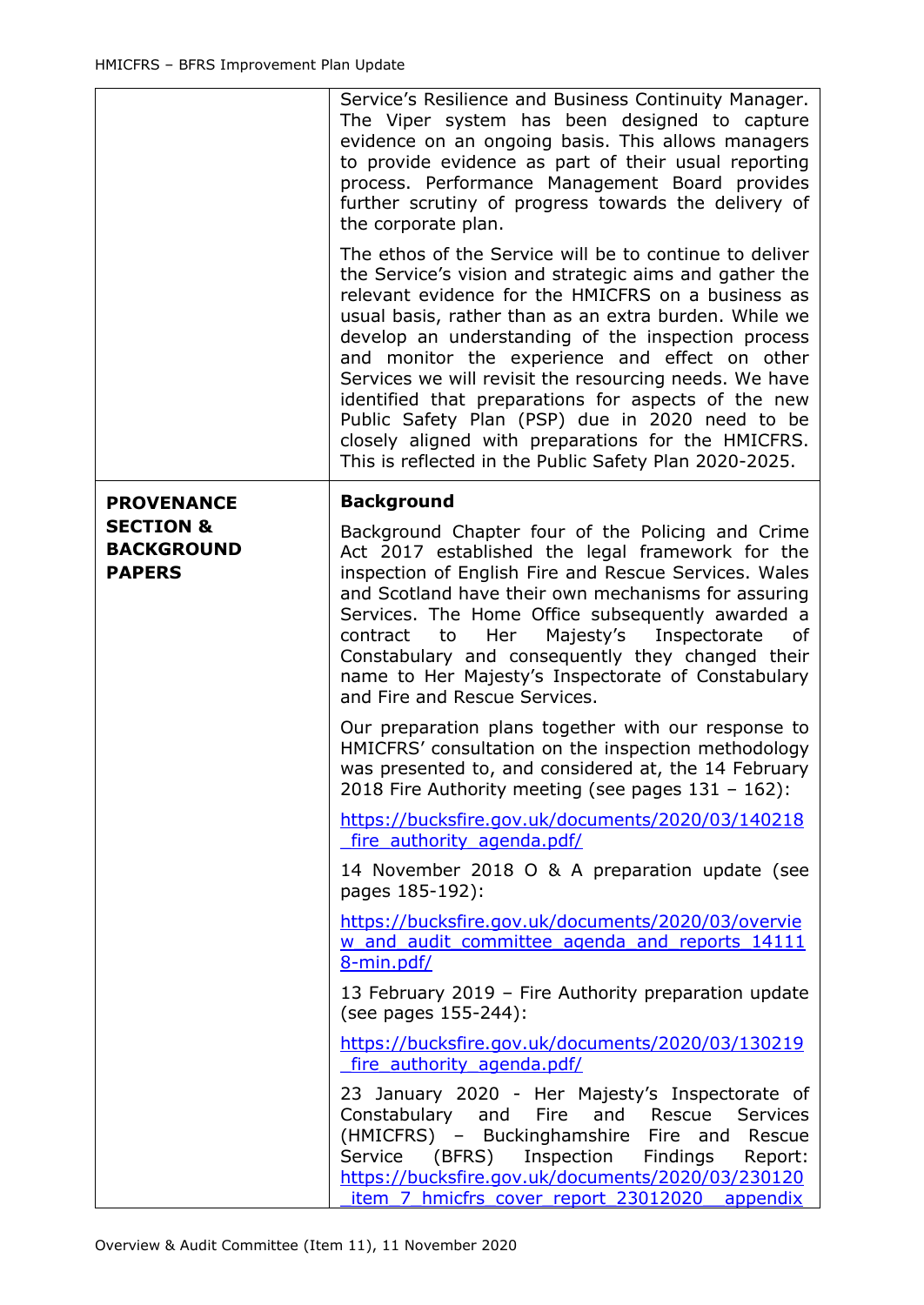|                                                | <u>-min.pdf/</u>                                                                                                                                                                                                                                                                          |
|------------------------------------------------|-------------------------------------------------------------------------------------------------------------------------------------------------------------------------------------------------------------------------------------------------------------------------------------------|
|                                                | 12 February 2020 - HMICFRS Inspection Findings<br>Report - Action Plan:                                                                                                                                                                                                                   |
|                                                | https://bucksfire.gov.uk/documents/2020/03/120220<br>item12 hmicfrs inspection findings.pdf/                                                                                                                                                                                              |
|                                                | 22 July 2020- Her Majesty's Inspectorate of<br>Constabulary and Fire and Rescue Services<br>(HMICFRS) - Buckinghamshire Fire and Rescue<br>Service (BFRS) Improvement Plan Update<br>https://bucksfire.gov.uk/documents/2020/07/item-<br>18-hmicfrs-bfrs-inspection-improvement-plan.pdf/ |
| <b>APPENDICES</b>                              | BFRS Inspection Improvement Plan                                                                                                                                                                                                                                                          |
| <b>TIME REQUIRED</b>                           | 15 minutes                                                                                                                                                                                                                                                                                |
| <b>REPORT ORIGINATOR</b><br><b>AND CONTACT</b> | David Norris - Deputy Chief Fire Officer<br>01296 744627                                                                                                                                                                                                                                  |
|                                                | dnorris@bucksfire.gov.uk                                                                                                                                                                                                                                                                  |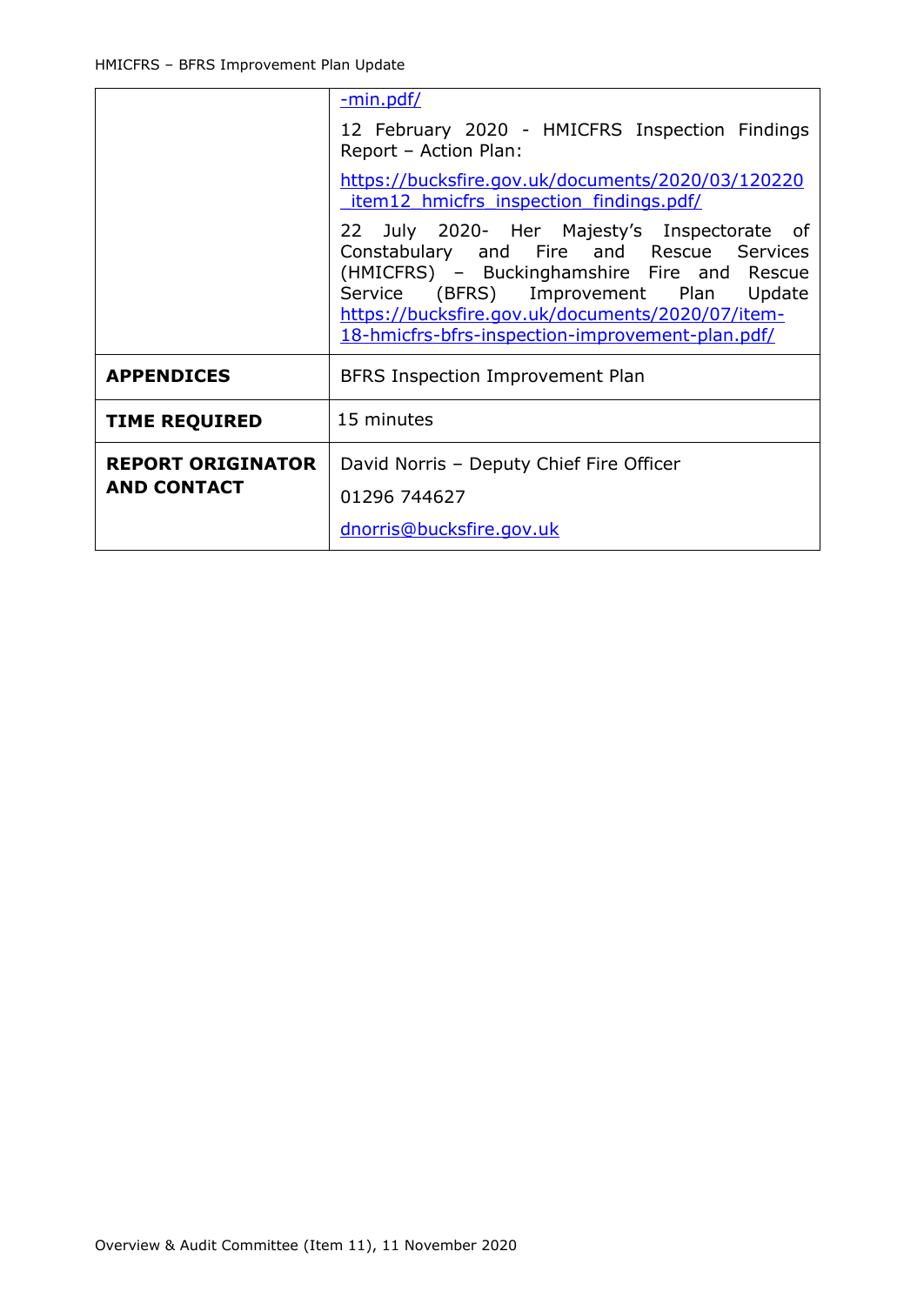| Report<br>Reference | <b>Inspection Pillar</b>             | HMICFRS inspection report item                                                                                                                                               | <b>Improvement Activity</b>                                                                                                                                                                                                                                                                                                                                                                                                                                                                                                                                                                                                                                                                                                                                                                                                            | R/A/G |
|---------------------|--------------------------------------|------------------------------------------------------------------------------------------------------------------------------------------------------------------------------|----------------------------------------------------------------------------------------------------------------------------------------------------------------------------------------------------------------------------------------------------------------------------------------------------------------------------------------------------------------------------------------------------------------------------------------------------------------------------------------------------------------------------------------------------------------------------------------------------------------------------------------------------------------------------------------------------------------------------------------------------------------------------------------------------------------------------------------|-------|
| Page 11             | Prevention - Area for<br>improvement | The service should evaluate its<br>prevention work, so it understands<br>the benefits better.                                                                                | An evaluation of the prevention activity commenced in<br>July 2020. The evaluation uses a diagnostic methodology<br>developed from academic research and with colleagues<br>from Manchester University. The approach uses the<br>Viable Systems Methodology, which has been adapted<br>for the Services purposes and forms the basis of the<br>evaluative approach.<br>The evaluation has been separated into work-stream to<br>enable a more focussed and pragmatic approach to the<br>evaluation. The first phases include fire and wellness<br>checks (linked to the item above, youth engagement<br>and safeguarding.)                                                                                                                                                                                                             |       |
| Page 11             | Prevention - Area for<br>improvement | The service should understand the<br>reasons for its reducing number of<br>prevention visits and consider how it<br>can better target those who are most<br>at risk to fire. | An increased shift to referral led prevention visits has<br>been implemented from April 2019 to utilise service<br>resources more effectively. Administration teams that<br>are responsible for screening and booking in Fire and<br>wellness visits, have previously been under established,<br>affecting the ability to book in visits. A recruitment<br>campaign has been undertaken and will soon see the<br>three administration teams back to full establishment.<br>Specific roles have been identified & funding has been<br>agreed by the Authority to establish a number of new<br>Prevention posts, which will help to oversee and deliver<br>F & W visits, to address the volume of prevention visits<br>in identified areas of increased risk, including to deliver<br>a program of high-rise intervention and engagement |       |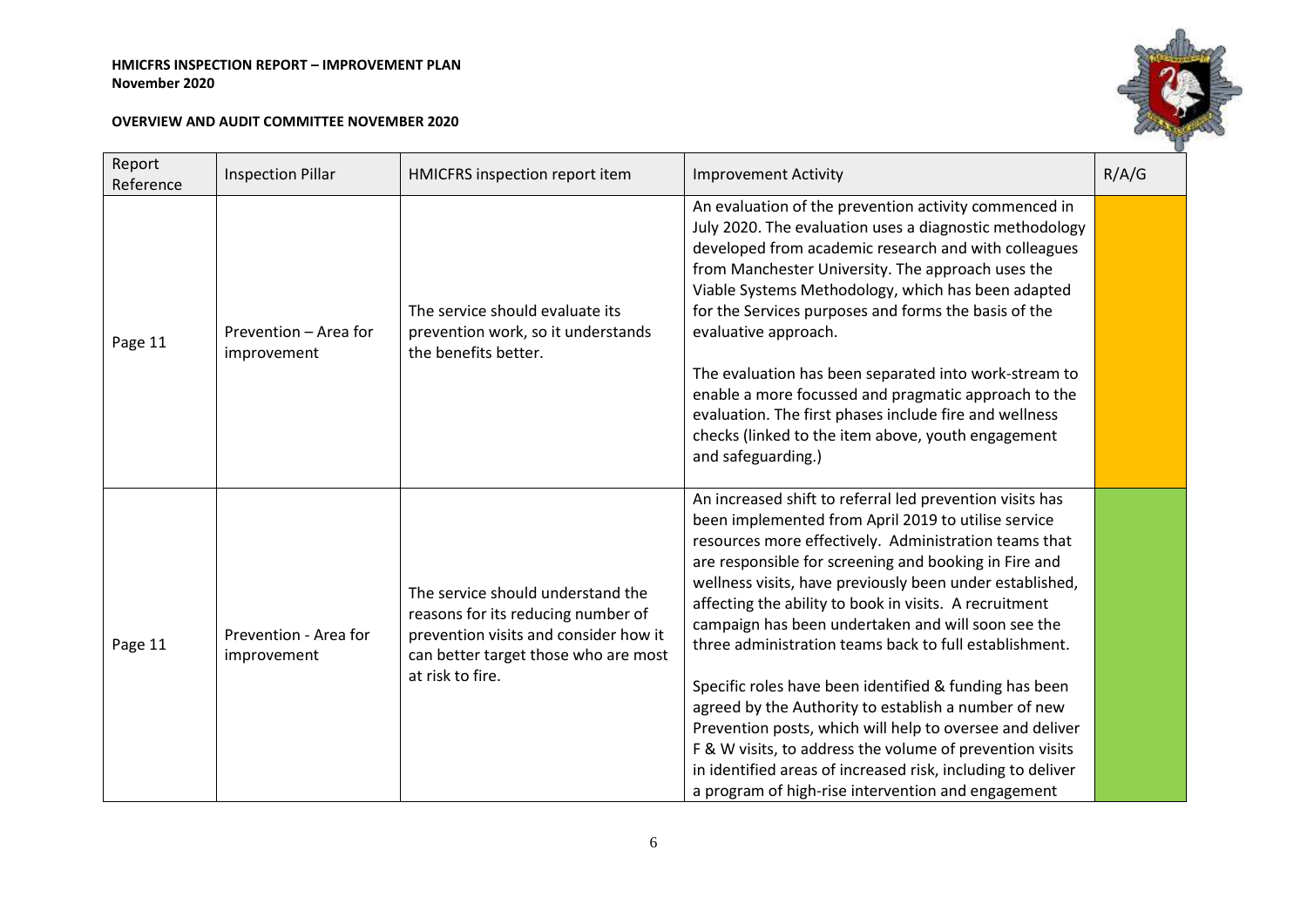

|         |                                      |                                                                                                                                                        | with specialised housing.<br>Intervention post incident, is being reinvigorated<br>through a revised procedure supported by processes<br>which enable this activity to be recorded in PRMS.                                                                                                                                                                                                                                                                                                                                                                                                                          |  |
|---------|--------------------------------------|--------------------------------------------------------------------------------------------------------------------------------------------------------|----------------------------------------------------------------------------------------------------------------------------------------------------------------------------------------------------------------------------------------------------------------------------------------------------------------------------------------------------------------------------------------------------------------------------------------------------------------------------------------------------------------------------------------------------------------------------------------------------------------------|--|
| Page 14 | Protection - Area for<br>improvement | The service should ensure it allocates<br>enough resources to a prioritised and<br>risk-based inspection programme.                                    | Several recruitment campaigns have been undertaken<br>to fill posts that have become vacant following<br>resignations and also to fill newly created apprentice<br>fire safety roles, approved 2019/20 by the FA. Training<br>is currently underway of these new staff members.<br>This year 2020/21, the FA have approved four further<br>fire safety posts, which will be utilised to increase<br>capacity of existing inspecting officers, through the<br>creation of lead teams in specialist areas, such as:<br>Enforcement and prosecution, Specialised Housing and<br>High Risk Residential Buildings (HRRB). |  |
| Page 14 | Protection - Area for<br>improvement | The service should review its response<br>to false alarms to ensure operational<br>resources are used effectively (termed<br>'unwanted fire signals'). | An evaluation of the policy on Automatic Fire Alarms<br>commenced in July 2020, as part of a collaborative<br>project with Oxfordshire and Royal Berkshire fire and<br>rescue services. The evaluation uses a diagnostic<br>methodology developed from academic research and<br>with colleagues from Manchester University. The<br>approach uses a methodology, which has been adapted<br>for the Services purposes and forms the basis of the<br>evaluative approach.                                                                                                                                               |  |
| Page 14 | Protection - Area for<br>improvement | The service should ensure it works<br>with local businesses and large<br>organisations to share information                                            | Capacity to deliver proactive engagement activity has<br>been limited due to vacancies in an already small<br>protection department. These posts have now been                                                                                                                                                                                                                                                                                                                                                                                                                                                       |  |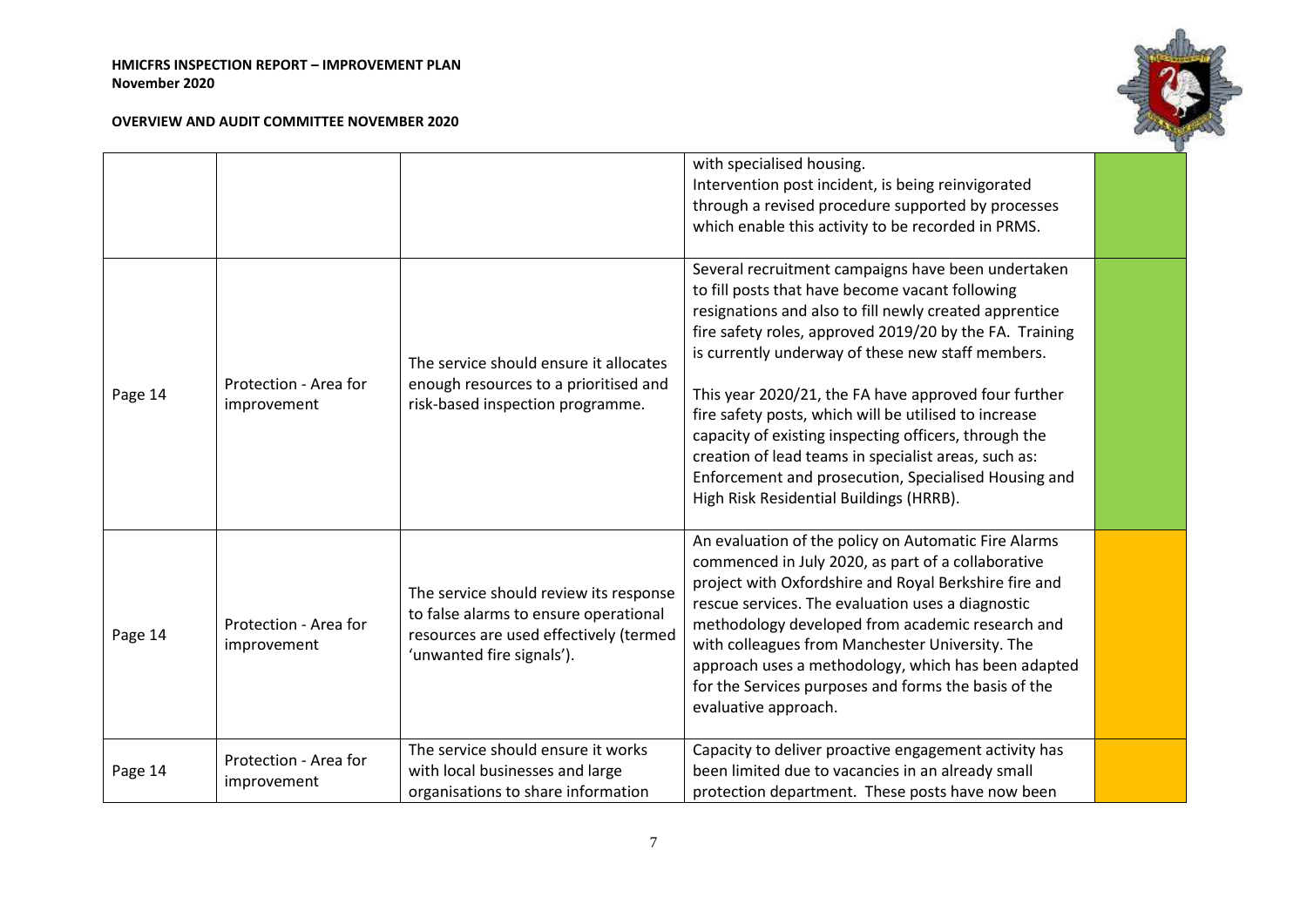

|         |                                    | and expectations on compliance with<br>fire safety regulations.                                        | filled and training up to Level 4 Diploma is currently<br>underway.<br>The creation of additional posts will enable the<br>increased capacity to focus work on targeted<br>engagement of lower risk premises that may not be<br>included within a refreshed Risk Based Inspection<br>Programme (RBIP).                                                                                                                                                                                                                                                                                                                                                                                                                                                                                                                                                                          |  |
|---------|------------------------------------|--------------------------------------------------------------------------------------------------------|---------------------------------------------------------------------------------------------------------------------------------------------------------------------------------------------------------------------------------------------------------------------------------------------------------------------------------------------------------------------------------------------------------------------------------------------------------------------------------------------------------------------------------------------------------------------------------------------------------------------------------------------------------------------------------------------------------------------------------------------------------------------------------------------------------------------------------------------------------------------------------|--|
| Page 16 | Response - Area for<br>Improvement | The service should ensure it has a<br>sustainable system to provide its<br>operational response model. | Following a review of the Resourcing Model, the Service<br>has commenced work to improve further availability of<br>appliances and disposition of staff. The introduction of<br>new staff contracts has led to a better employment<br>proposition for staff, which in turn provides resilience<br>and opportunity.<br>Total staffing numbers remain low, and the review has<br>identified a range of areas in which efficiency can be<br>improved. These efficiencies will be supported by the<br>introduction of 20 additional firefighters to the<br>establishment following a recent successful growth bids.<br>The Service has clear plans for the recruitment and<br>introduction of these new staff, which will have a<br>significant and positive impact to appliance availability,<br>and corresponding reduction in the use of Bank Shifts<br>over the next two years. |  |
| Page 16 | Response - Area for<br>Improvement | The service should improve the<br>availability of its on-call fire engines to<br>respond to incidents. | A new revised approach to On-Call awareness sessions<br>has been created and delivered online (virtual) on three<br>occasions now. This has seen an increase in new<br>applications.<br>A new On-Call Contract was introduced in 2018 which                                                                                                                                                                                                                                                                                                                                                                                                                                                                                                                                                                                                                                     |  |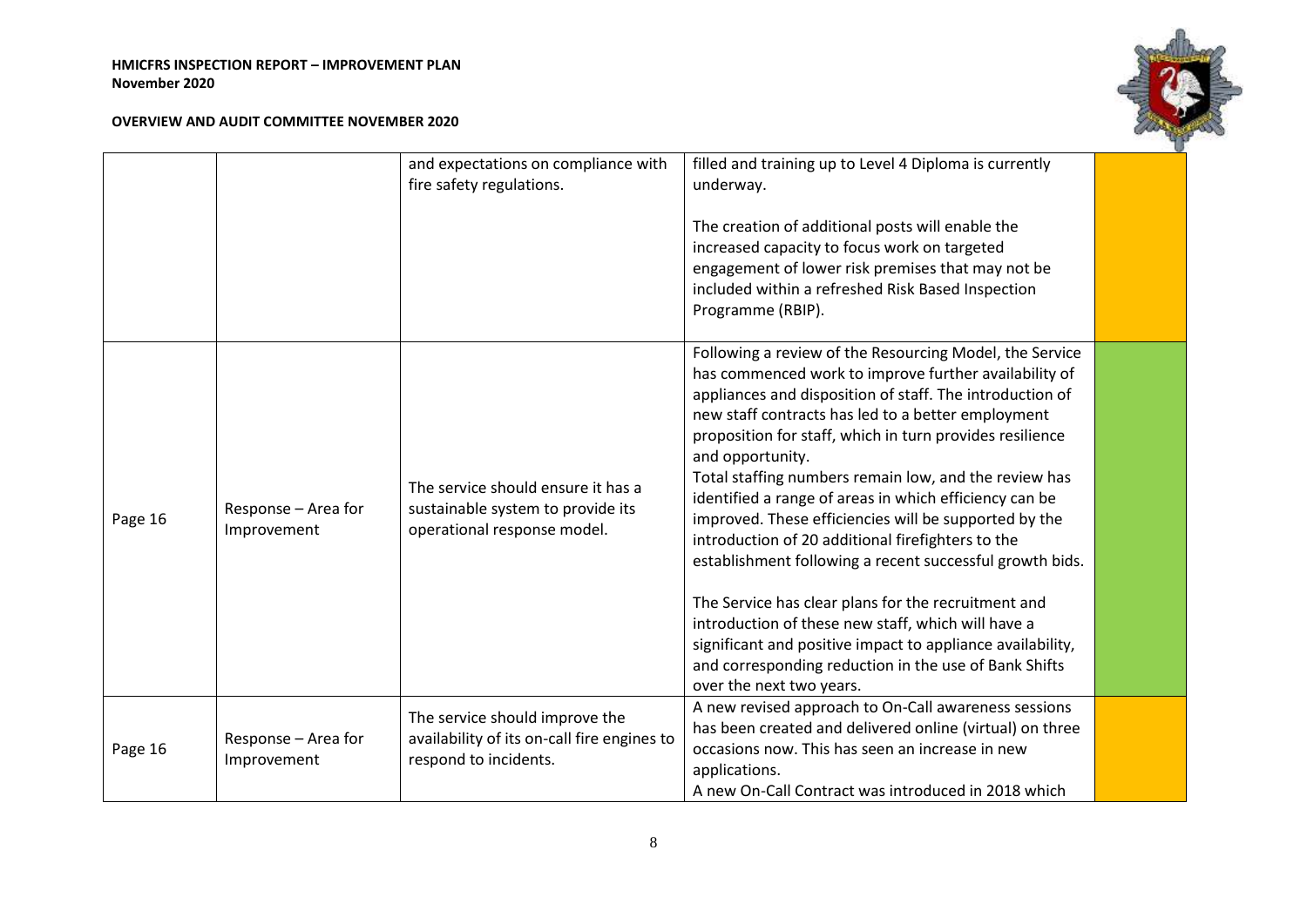

|         |                |                                           | created four options of availability. This ranged from     |  |
|---------|----------------|-------------------------------------------|------------------------------------------------------------|--|
|         |                |                                           | immediate response through 20mins, 60mins and 3            |  |
|         |                |                                           | hour response to mobilising.                               |  |
|         |                |                                           | A new resource management system (FSR - Fire Service       |  |
|         |                |                                           | Rota) was introduced and the resilience availability       |  |
|         |                |                                           | options are being developed into the system. The           |  |
|         |                |                                           | strategic resourcing model requires only three             |  |
|         |                |                                           | appliances with up to 10 minute availability and this has  |  |
|         |                |                                           | been a focus on the stations that require priority On Call |  |
|         |                |                                           | recruitment. All of this in line with the budgeted         |  |
|         |                |                                           | requirements for this crewing system                       |  |
|         |                |                                           | Officers adopted a zero-based budget approach when         |  |
|         |                |                                           | developing the budget proposal for 2020/21. This           |  |
|         |                |                                           | approach has been developed alongside the new Public       |  |
|         |                |                                           | Safety Plan and feedback from our recent inspection        |  |
|         |                |                                           | report from HMICFRS. Although our report noted that        |  |
|         |                |                                           | the inspectorate "would like to see improvements in the    |  |
|         |                |                                           | year ahead, but without increased funding, it is difficult |  |
|         |                |                                           | to see where progress can be made" the zero-based          |  |
|         |                | Ensure it has the capacity and            | budget approach has identified some key opportunities      |  |
|         | Efficiency $-$ | capability to support its activity in its | within the current budgetary constraints:                  |  |
| Page 23 | Recommendation | public safety plan;                       | Increasing the wholetime establishment by up               |  |
|         |                |                                           | to 20 firefighters in 2020/21, with the potential          |  |
|         |                |                                           | to increase by a further 10 in the following year          |  |
|         |                |                                           | (depending on the outcome of the                           |  |
|         |                |                                           | comprehensive spending review)                             |  |
|         |                |                                           | Increasing the Protection Team by 4 FTEs and               |  |
|         |                |                                           | introducing a Team Leader role and two further             |  |
|         |                |                                           | FTEs into the Prevention Team.                             |  |
|         |                |                                           | Introducing a Head of Technology,                          |  |
|         |                |                                           | <b>Transformation and Programme Management</b>             |  |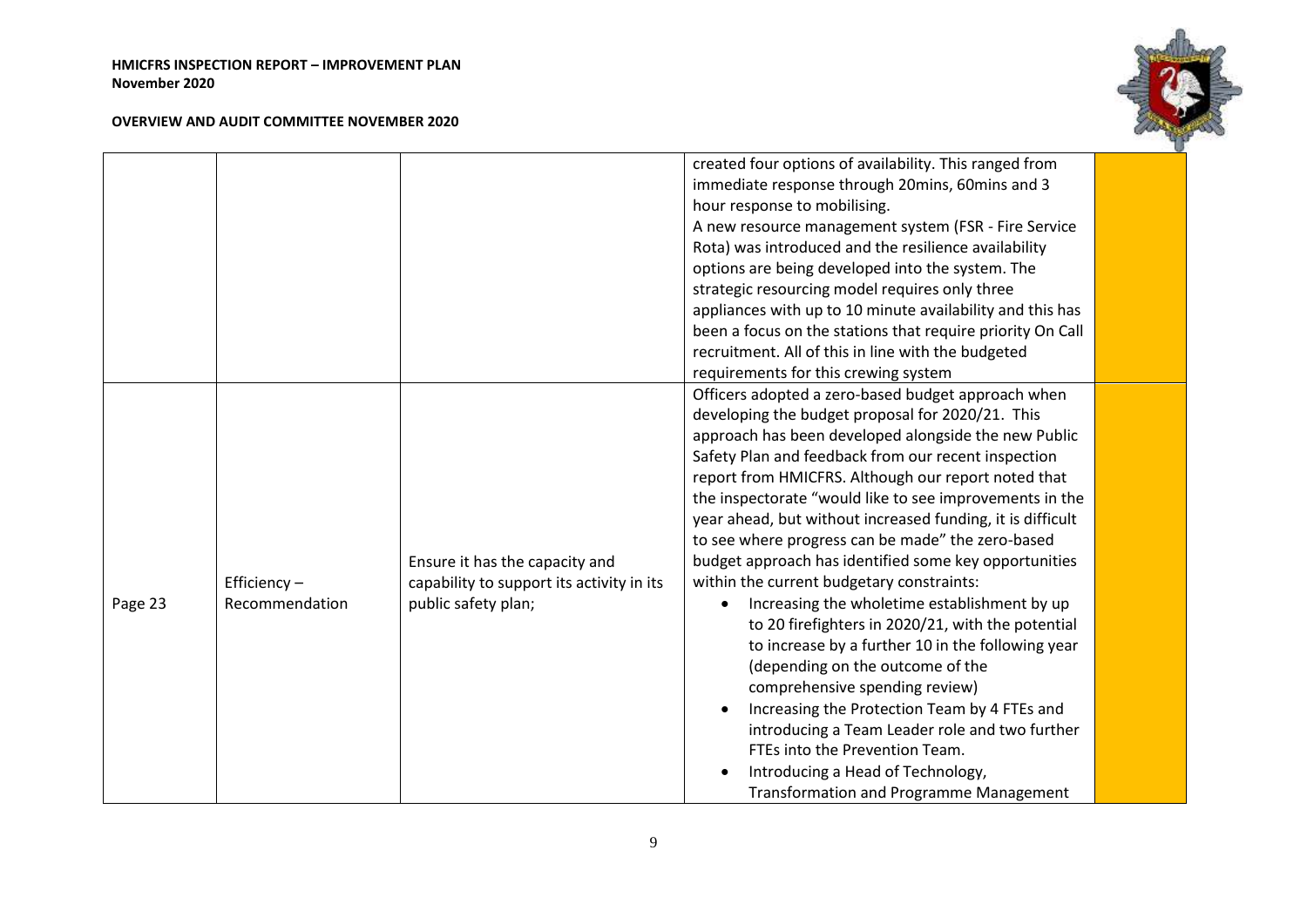

|         |                                      |                                                                                                                                                                                                         | Office (PMO) to manage the actions required                                                                                                                                                                                                                                                                                                                                                                                                                                                                                                                                                                                                                                                                                                                                         |  |
|---------|--------------------------------------|---------------------------------------------------------------------------------------------------------------------------------------------------------------------------------------------------------|-------------------------------------------------------------------------------------------------------------------------------------------------------------------------------------------------------------------------------------------------------------------------------------------------------------------------------------------------------------------------------------------------------------------------------------------------------------------------------------------------------------------------------------------------------------------------------------------------------------------------------------------------------------------------------------------------------------------------------------------------------------------------------------|--|
|         |                                      |                                                                                                                                                                                                         | following our inspection report.                                                                                                                                                                                                                                                                                                                                                                                                                                                                                                                                                                                                                                                                                                                                                    |  |
| Page 23 | Efficiency-<br>Recommendation        | Consult with the people of<br><b>Buckinghamshire and Milton Keynes</b><br>on options to have the most effective<br>and efficient response against the<br>financial environment in which it<br>operates. | The 2020-2025 Public Safety Plan (PSP) was approved<br>for public consultation at the Authority's 18 September<br>2019 meeting. The consultation was open for an eight-<br>week period from 23 September to 18 November 2019.<br>Officers will proceed with the further development of<br>the strategy proposals set out in the PSP having regard<br>to the consultation feedback as they are progressed and<br>to undertake further consultations with stakeholders<br>potentially affected by any specific changes arising from<br>their implementation.                                                                                                                                                                                                                          |  |
| Page 25 | Efficiency - Area for<br>Improvement | The service should use sound financial<br>management to ensure all additional<br>costs such as pension liability are<br>accounted for and that there is a<br>contingency plan.                          | The zero-based budgeting approach adopted for<br>2020/21 reviewed all costs to ensure that the right<br>amount of money is being spent in the right places.<br>The Medium Term Financial Plan (MTFP) for 2020/21 to<br>2024/25 shows two scenarios, one with the<br>continuation of the pension grant funding and the other<br>showing the impact if it were to cease after 2020/21.<br>Following approval of the PSP a Financial Strategy has<br>now been developed, which will be considered by the<br>Executive Committee in November 2020 with a<br>recommendation that it should be referred to the Fire<br>Authority for approval in December 2020. This Strategy<br>includes the development of alternative scenarios and<br>contingency plans and further addresses the two |  |